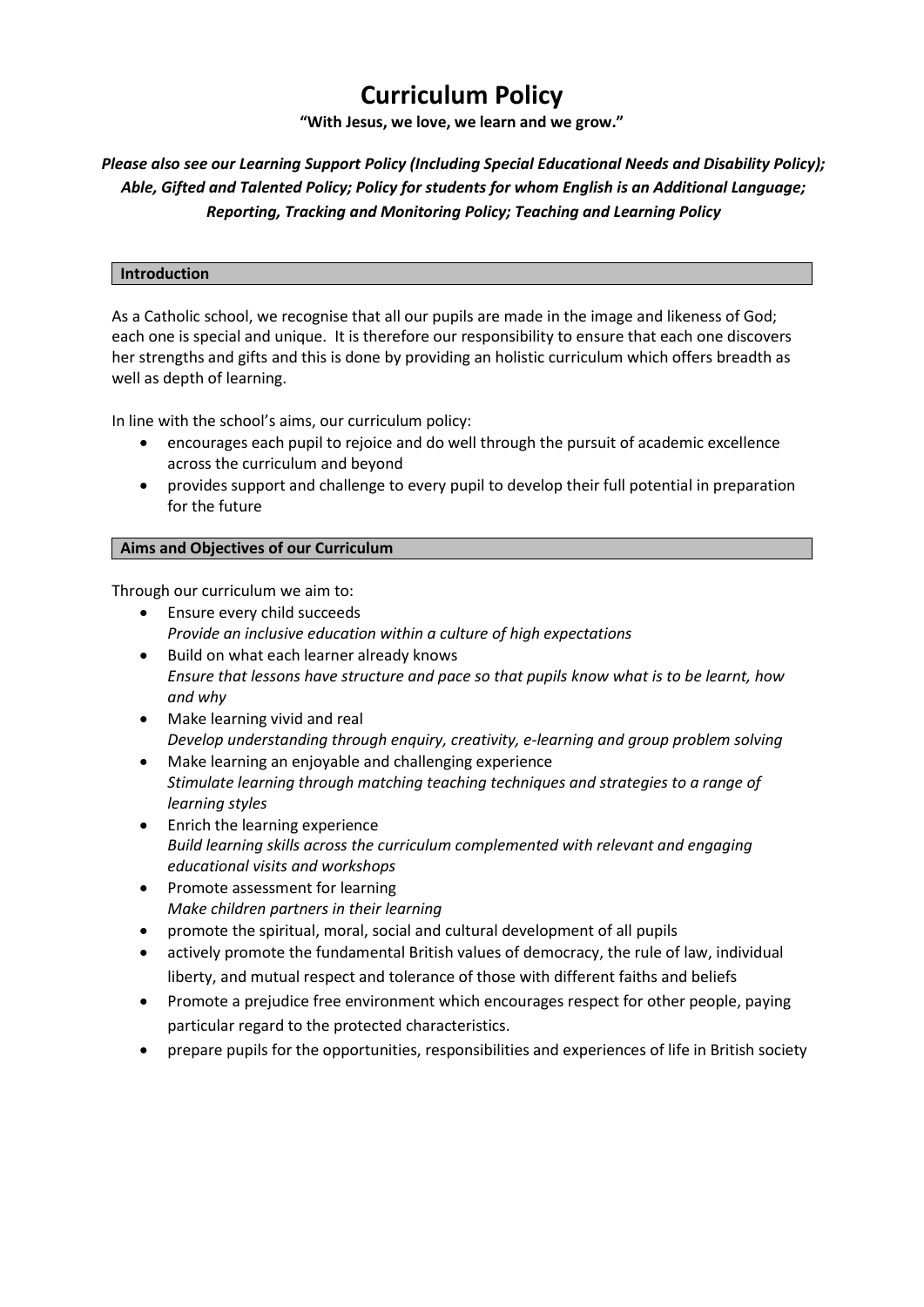#### **Curriculum Content**

The content of our curriculum aims to make provision for excellent academic achievement and progress alongside nurturing the spiritual, social, moral, cultural, physical and creative development of our pupils. It gives experience in the following areas to ensure they acquire speaking, listening, literacy and numeracy skills:

- Linguistic
- Mathematical
- Religious
- Scientific
- Technological
- Human and social
- Physical
- Aesthetic and creative

To achieve these aims the curriculum is:

- **broad** to ensure that each student is able to develop a wide range of skills and understanding
- **balanced** to ensure that each element of the curriculum is given appropriate emphasis to achieve the above aims
- **Relevant** to ensure that content reflects the needs of today
- **personalised** to ensure that the individual needs of each pupil are met through the provision of appropriate choice, pace, challenge and support at all levels including those with special educational needs/a statement of educational needs (SEN)/an education health and care plan (EHC)
- **stimulating** to promote independent and lifelong learning
- **progressive** to build upon prior knowledge and experience through the introduction of appropriate challenge at all levels
- **Cross-curricular** to give the girls an holistic learning experience through which they make links between different subject disciplines
- **Enjoyable**
- **Engaging**

It is essential that Subject Leaders ensure that these elements are being catered for in their subject's scheme of work and within the planning of their curriculum areas as well as in the delivery of lessons.

It is the responsibility of each individual member of staff to manage individual pupil progress within each subject area and to support Subject Leaders by playing their part in whole school tracking, monitoring and communication processes in place at St Teresa's.

The curriculum at St Teresa's is based upon the knowledge and skills laid out in the National Curriculum supplemented with additional knowledge and skills required for our Senior School entrance examination and other similar 11+ examinations. It is delivered through exciting and engaging topics using the Cornerstones Curriculum.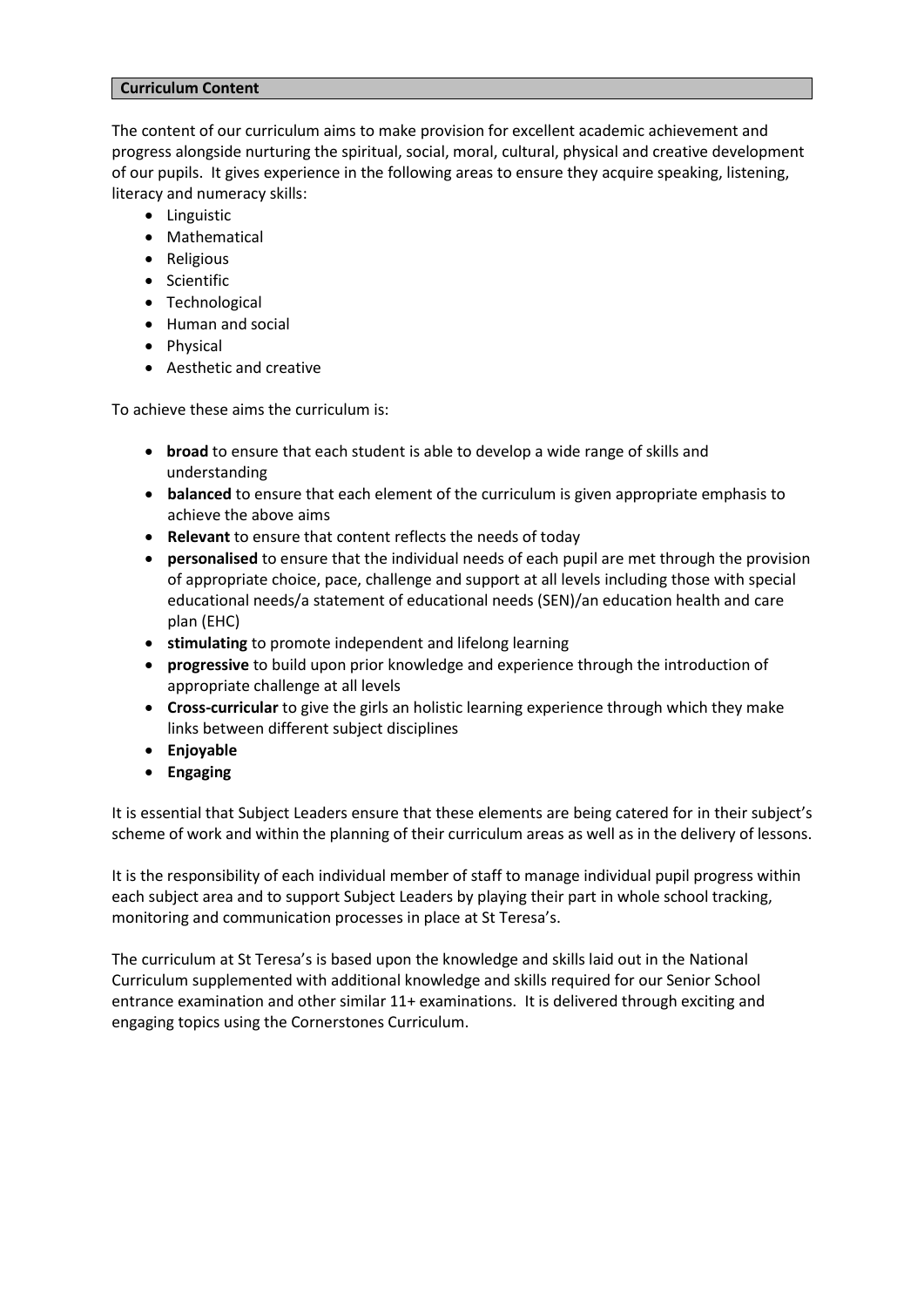# **Subject Allocation**

Our curriculum comprises of the following subjects:

Core Subjects

- English
- Mathematics
- Religious Education

Foundation Subjects

- Art
- Computing
- Design and Technology
- Drama
- Geography
- History
- Latin (Year 6 only)
- Modern Languages (French and Spanish)
- Music
- Personal, Social, Health Education (PSHE)
- Physical Education (including swimming)
- Science

These subjects have been allocated a certain amount of teaching time per week to ensure consistency of delivery across the school.

Most subjects are taught by the Class Teacher in differentiated ability groups. There is setting in Mathematics from Year 3 to Year 6.

Specialist teaching takes place in the following subjects:

- Art (Years 3-6)
- Dance (Lower Prep)
- Drama
- Forest School (Lower Prep)
- Latin (Year 6 only)
- Modern Languages
- Music
- Physical Education
- Swimming

This allows a more in-depth knowledge and understanding of a subject to be shared with pupils thereby raising attainment in these subject areas.

# **Teaching of the Curriculum**

*Please see the Teaching and Learning Policy.*